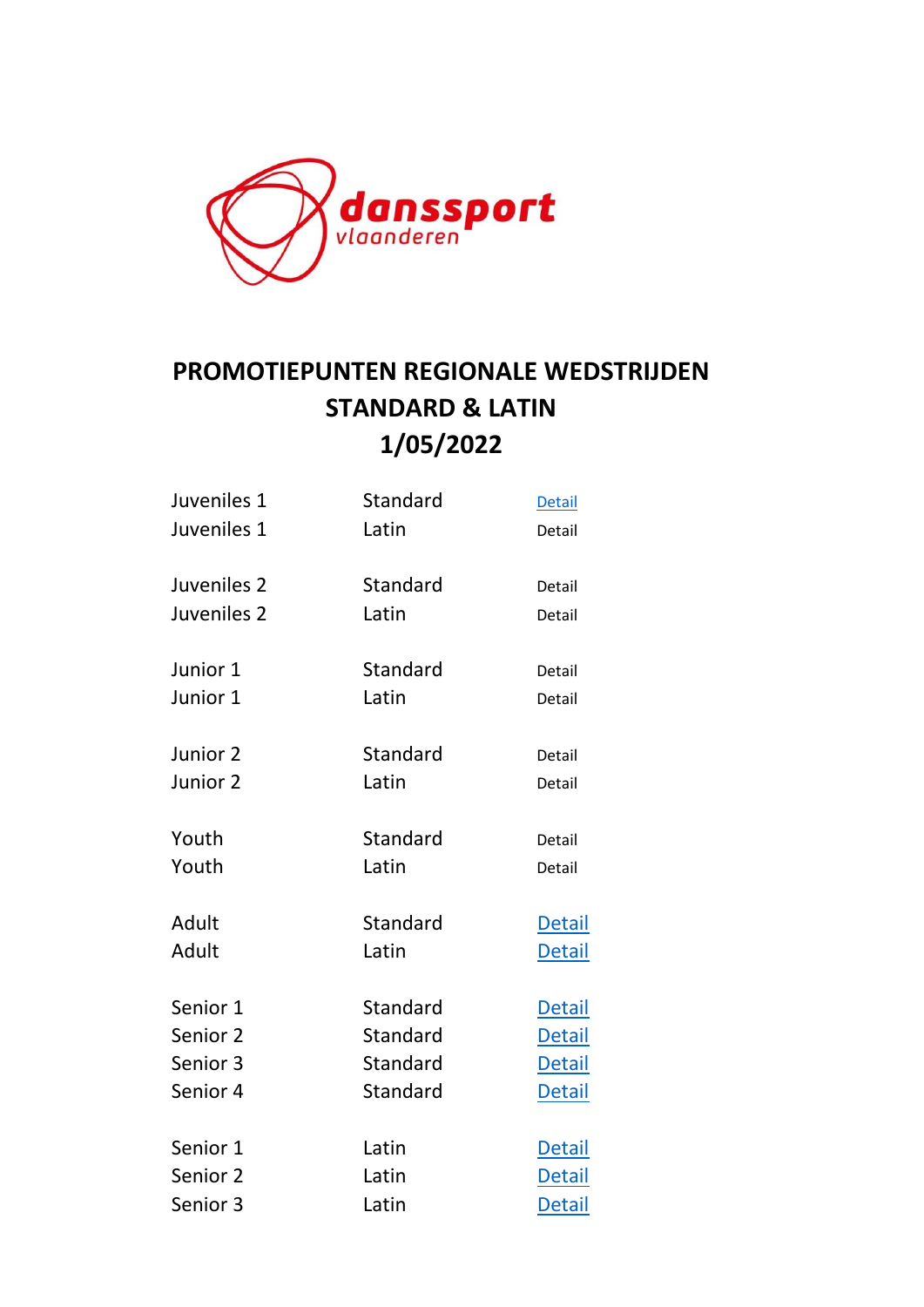

| <b>PROMOTIEPUNTEN</b><br><b>JUVENILE 1 DEBUTANTEN</b><br><b>STANDARD</b> | WEDSTRIJDEN<br>AANTAL | PROMOTIE | PROMOTIEPUNTEN       | <b>NSO</b><br>PL | 1/05/2022<br><b>PP</b> | /laams Kampioenschap<br>PL | 23/04/2022<br><b>PP</b> | <b>WINTER'S END TROPHY</b>  | 13/03/2022<br>PL PP | <b>KEMPEN CUP</b><br>PL | 27/02/2022 | KMDC CH | 28/11/2021<br><b>PP PL PP</b> | DSV        | 16/01/2022<br>PL PP | 21-22<br><b>START PP</b>  | 2020-2021<br>운 | VD 2020-2021 |
|--------------------------------------------------------------------------|-----------------------|----------|----------------------|------------------|------------------------|----------------------------|-------------------------|-----------------------------|---------------------|-------------------------|------------|---------|-------------------------------|------------|---------------------|---------------------------|----------------|--------------|
|                                                                          | 0                     |          | 0                    |                  |                        |                            |                         |                             |                     |                         |            |         |                               |            |                     | O                         | 0              | $\Omega$     |
|                                                                          |                       |          |                      |                  |                        |                            |                         |                             |                     |                         |            |         |                               |            |                     |                           |                |              |
| <b>PROMOTIEPUNTEN</b><br><b>JUVENILE 1 A STANDARD</b>                    | NTAL WEDSTRIJDEN      | PROMOTIE | <b>ROMOTIEPUNTEN</b> | <b>NSO</b>       | 1/05/2022              | ams Kampioenschap          | 23/04/2022              | <b>TROPHY</b><br>NTER'S END | 13/03/2022          | <b>KEMPEN CUP</b>       | 27/02/2022 | KMDC CH | 28/11/2021                    | <b>DSV</b> | 16/01/2022          | 21-22<br><b>RTPP</b><br>⋖ | 2020-2021<br>윤 | WD 2020-2021 |

| <b>PROMOTIEPUNTEN</b><br><b>JUVENILE 1 A STANDARD</b> | Z<br>БΕ<br>ᇎ<br>5<br>WED<br>₹<br>α | ш<br>ဥ | z<br>ш<br>₹<br><b>MOTIE</b><br>O<br>Ĕ | ΩŠ | 22<br>မြ | a<br>ampioer<br>g | /2022<br>$\overline{a}$<br>23 | ≻<br>Δ.<br>c<br>FŘ<br><b>SP</b><br>ER'S<br>$rac{2}{5}$ | 2022<br>$\mathbf{S}$<br>$\overline{13}$ | ້ອ<br>KEMPEN | 2022<br>$\mathbf{S}$<br>27 | <b>ND</b> | ↤<br>202<br>ਜ਼<br>$\infty$                                    | မြိ | 022<br>$\mathbf{\Omega}$<br>$\overline{5}$<br>$\frac{6}{1}$ | N<br>↤<br>۵.<br>ضة<br>능 | ↽<br><u>a</u><br>௳ | ᆸ<br>202<br>2020<br>g |
|-------------------------------------------------------|------------------------------------|--------|---------------------------------------|----|----------|-------------------|-------------------------------|--------------------------------------------------------|-----------------------------------------|--------------|----------------------------|-----------|---------------------------------------------------------------|-----|-------------------------------------------------------------|-------------------------|--------------------|-----------------------|
|                                                       |                                    |        |                                       |    |          |                   |                               |                                                        |                                         |              |                            |           | PL <mark>PP PL PP</mark> PL PP PL <mark>PP</mark> PL PP PL PP |     |                                                             |                         |                    |                       |
| Alexandru Dugan & Arina Sharapayev                    |                                    |        | $6 \overline{6}$                      |    |          |                   |                               |                                                        |                                         |              | 6                          |           |                                                               |     |                                                             |                         | $\Omega$           | $\Omega$              |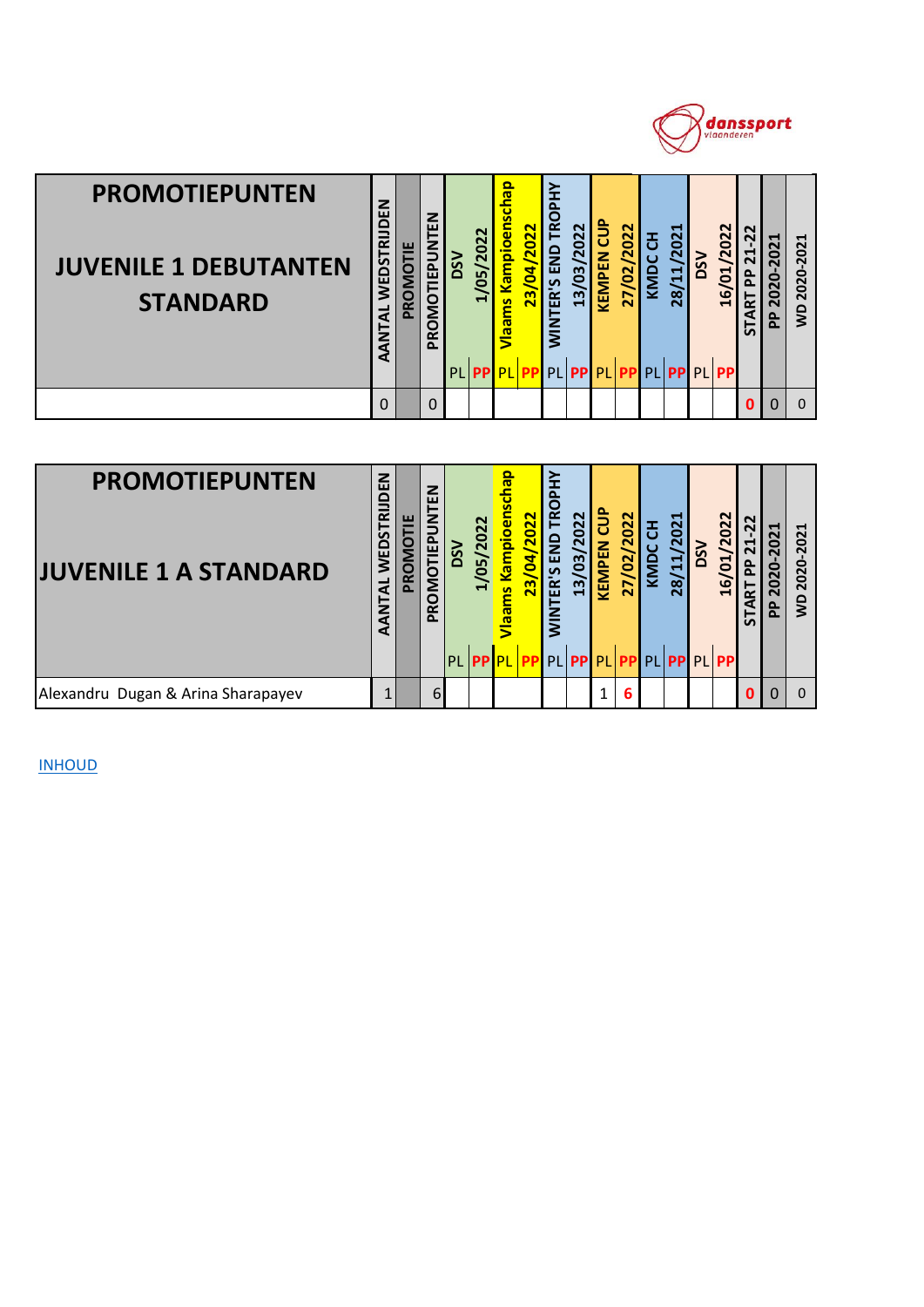

| <b>PROMOTIEPUNTEN</b><br><b>ADULTS DEBUTANTEN</b><br><b>STANDARD</b> | AANTAL WEDSTRIJDEN | PROMOTIE | ITEN<br><b>PROMOTIEPUN</b> | <b>DSV</b> | 1/05/2022 | Vlaams Kampioenschap<br>PL <b>PPPPLPP</b> | 23/04/2022 | Dance Life Trophy | 10/04/2022 | <b>WINTER'S END TROPHY</b><br>PL PP PL PP PL PP PL PP PL PP | 13/03/2022     | <b>KEMPEN CUP</b> | 27/02/2022 | KMDC CH        | 28/11/2021 | <b>VSQ</b> | 16/01/2022 | <b>START PP 21-22</b> | PP 2020-2021 | WD 2020-2021   |
|----------------------------------------------------------------------|--------------------|----------|----------------------------|------------|-----------|-------------------------------------------|------------|-------------------|------------|-------------------------------------------------------------|----------------|-------------------|------------|----------------|------------|------------|------------|-----------------------|--------------|----------------|
| Baptiste Barthelemy & Nathalie Foquet                                | 6                  |          | 24                         |            |           |                                           |            |                   |            |                                                             |                |                   |            |                |            |            |            | 24                    | 6            | 6              |
| Simas Gorskis & Plume Laëtitia                                       | $\overline{4}$     |          | 24                         |            |           |                                           |            | $\mathbf{1}$      | 6          | 1                                                           | 6 <sup>1</sup> | $\mathbf{1}$      | 6          | $\mathbf{1}$   | 6          |            |            | 0                     | 0            |                |
| Ian Theys & Syra Kalbermatten                                        | 5                  |          | 20                         |            |           |                                           |            |                   |            |                                                             |                |                   |            |                |            |            |            | 20                    | 5            | 5              |
| Tommy Evaert & Dorien Deckers                                        | $\overline{4}$     |          | 12                         |            |           |                                           |            |                   |            |                                                             |                |                   |            |                |            |            |            | 12                    | 3            | $\overline{4}$ |
| Mike Degroot & Dorien L'Homme                                        | $\mathbf{1}$       |          | 5                          |            |           |                                           |            |                   |            |                                                             |                |                   |            | $\overline{2}$ | 5          |            |            | 0                     | 0            |                |
| Stef Van Asbroeck & Vanessa Skorski                                  | $\mathbf{1}$       |          | $\overline{4}$             |            |           |                                           |            |                   |            |                                                             |                |                   |            |                |            |            |            | 4                     | $\mathbf{1}$ | $\mathbf{1}$   |
| Trystan Bar & Lauta Dartevelle                                       | 3                  |          | $\Omega$                   |            |           |                                           |            |                   |            |                                                             |                |                   |            |                |            |            |            | 0                     | 0            | $\overline{3}$ |
| Diego Benitez Alberdi & Tania Goblet                                 | $\mathbf{1}$       |          | 0                          |            |           |                                           |            |                   |            |                                                             |                |                   |            |                |            |            |            | 0                     | $\Omega$     | $\mathbf{1}$   |

| <b>PROMOTIEPUNTEN</b><br><b>ADULTS A STANDARD</b> | WEDSTRIJDEN<br>AANTAL | PROMOTIE | 롭<br><b>OMOTIEPUN</b><br><b>PE</b> | <b>NSO</b> | /05/2022                                        | qeq<br>aams Kampioens | 23/04/2022 | Dance Life Trophy | 10/04/2022 | <b>WINTER'S END TROPHY</b> | 13/03/2022 | ້ອ<br>KEMPEN   | 27/02/2022 | KMDC CH        | 28/11/2021 | DSV          | 16/01/2022 | $\sim$<br>$\sim$<br>ᆗ<br>$\sim$<br>운<br><b>ART</b><br>5 | ᆸ<br>202<br>2020-<br>운 | WD 2020-2021   |
|---------------------------------------------------|-----------------------|----------|------------------------------------|------------|-------------------------------------------------|-----------------------|------------|-------------------|------------|----------------------------|------------|----------------|------------|----------------|------------|--------------|------------|---------------------------------------------------------|------------------------|----------------|
|                                                   |                       |          |                                    |            | PL PP PL PP PL PP PL PP PL PP PL PP PL PP PL PP |                       |            |                   |            |                            |            |                |            |                |            |              |            |                                                         |                        |                |
| <b>Wouter Jacobs &amp; Lisa Spit</b>              | 5                     |          | 26                                 |            |                                                 | $\mathbf{1}$          | 6          |                   |            |                            |            | $\mathbf{1}$   | 6          |                |            | $\mathbf{1}$ | 6          | 8                                                       | $\overline{2}$         | $\overline{2}$ |
| Yanis Zwierzynski & Eva Pitoiset                  | 5                     |          | 20                                 |            |                                                 |                       |            |                   |            |                            |            |                |            |                |            |              |            | 20                                                      | 5 <sup>1</sup>         | 5              |
| Thomas Sandra & Célia Sandra                      | $\overline{2}$        |          | 10                                 |            |                                                 |                       |            |                   |            |                            |            | $\overline{2}$ | 5.         | $\overline{2}$ | 5          |              |            | $\bf{0}$                                                | 0                      |                |
| Stef van Eenennaam & Lisa van der Pluijn          | $\mathbf{1}$          |          | 6                                  |            |                                                 |                       |            |                   |            |                            |            |                |            | $\mathbf{1}$   | 6          |              |            | $\bf{0}$                                                | $\Omega$               |                |
| Tom De Schepper & Laura Suykerbuyk                | 5                     |          | 0                                  |            |                                                 |                       |            |                   |            |                            |            |                |            |                |            |              |            |                                                         | 0                      | 5              |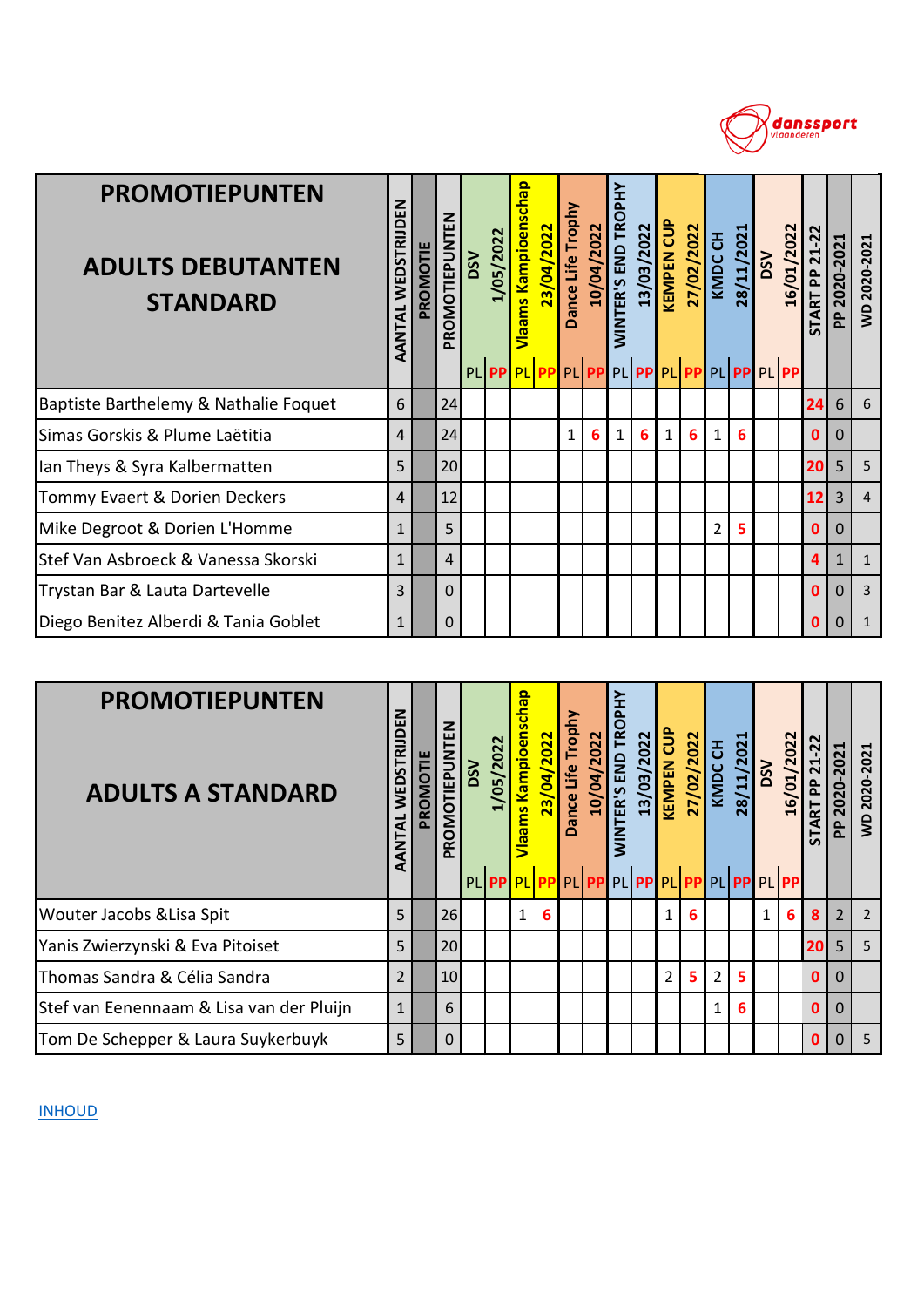

| <b>PROMOTIEPUNTEN</b><br><b>ADULTS DEBUTANTEN</b><br>LATIN | AANTAL WEDSTRIJDEN     | PROMOTIE | PROMOTIEPUNTEN | DSV        | 1/05/2022<br><b>PL PP</b> | Vlaams Kampioenschap<br>PL PP PL PP | 23/04/2022 | Dance Life Trophy | 10/04/2022      | <b>WINTER'S END TROPHY</b> | 13/03/2022     | <b>KEMPEN CUP</b> | 27/02/2022     | KMDC CH        | 13/02/2022<br>PL PP PL PP PL PP PL PP | <b>DSV</b>     | 16/01/2022 | <b>START PP 21-22</b> | PP 2020-2021 | WD 2020-2021   |
|------------------------------------------------------------|------------------------|----------|----------------|------------|---------------------------|-------------------------------------|------------|-------------------|-----------------|----------------------------|----------------|-------------------|----------------|----------------|---------------------------------------|----------------|------------|-----------------------|--------------|----------------|
| Baptiste Barthelemy & Nathalie Foquet                      | 6                      |          | 24             |            |                           |                                     |            |                   |                 |                            |                |                   |                |                |                                       |                |            | 24                    | 6            | 6              |
| Simas Gorskis & Plume Laëtitia                             | $\overline{4}$         |          | 23             |            |                           |                                     |            | $\mathbf{1}$      | $6\overline{6}$ | $\mathbf{1}$               | 6              | $\overline{2}$    | 5              | 1              | 6                                     |                |            |                       |              |                |
| Tom De Schepper & Laura Suykerbuyk                         | $\overline{4}$         |          | 20             |            |                           |                                     |            |                   |                 |                            |                |                   |                |                |                                       |                |            | 20                    | 5            | $\overline{4}$ |
| Cedric Dartevelle & Kimberley Alaimo                       | 5                      |          | 16             |            |                           |                                     |            |                   |                 |                            |                | $\mathbf{1}$      | 6              | $\overline{2}$ | 5                                     | $\overline{2}$ | 5          | 0                     | $\mathbf{0}$ | $\overline{2}$ |
| Lennart Dierick & Cynthia Coninckx                         | 5                      |          | 15             |            |                           |                                     |            |                   |                 | 2                          | 5              | 3                 | 4              |                |                                       | $\mathbf{1}$   | 6          | $\mathbf 0$           | $\mathbf 0$  | $\overline{2}$ |
| Matteo Borrens & Laura Dartevelle                          | 4                      |          | 14             |            |                           |                                     |            |                   |                 | 3                          | $\overline{a}$ | 5                 | $\overline{2}$ | $\overline{3}$ | $\overline{a}$                        | $\overline{3}$ | 4          |                       |              |                |
| Dries Peeters & Jolien Vandevelde                          | $\mathbf{1}$           |          | 3              |            |                           |                                     |            |                   |                 |                            |                | 4                 | 3              |                |                                       |                |            |                       |              |                |
| Trystan Bar & Lauta Dartevelle                             | 3                      |          | 0              |            |                           |                                     |            |                   |                 |                            |                |                   |                |                |                                       |                |            | 0                     | 0            | 3              |
| Diego Benitez Alberdi & Tania Goblet                       | $\mathbf{1}$           |          | 0              |            |                           |                                     |            |                   |                 |                            |                |                   |                |                |                                       |                |            | 0                     | $\mathbf 0$  | $\mathbf 1$    |
|                                                            |                        |          |                |            |                           |                                     |            |                   |                 |                            |                |                   |                |                |                                       |                |            |                       |              |                |
| <b>PROMOTIEPUNTEN</b><br><b>ADULTS A LATIN</b>             | <b>TAL WEDSTRIJDEN</b> | PROMOTIE | OMOTIEPUNTEN   | <b>NSQ</b> | 1/05/2022                 | ams Kampioenschap                   | 23/04/2022 | Dance Life Trophy | 10/04/2022      | NTER'S END TROPHY          | 13/03/2022     | <b>KEMPEN CUP</b> | 27/02/2022     | KMDC CH        | 13/02/2022                            | <b>DSV</b>     | 16/01/2022 | <b>TART PP 21-22</b>  | PP 2020-2021 | WD 2020-2021   |

| <b>PROMOTIEPUNTEN</b><br><b>ADULTS A LATIN</b> | WEDSTRIJDEN<br>AANTAL | PROMOTIE | z<br>PROMOTIEPUNTE | <b>NSQ</b> | 1/05/2022 | <b>/laams Kampioenschap</b><br>PL PP PL PP PL PP PL PP PL PP PL PP PL PP PL | 23/04/2022 | Life Trophy<br>Dance | 10/04/2022 | <b><i>NINTER'S END TROPHY</i></b> | 13/03/2022 | <b>KEMPEN CUP</b> | 27/02/2022 | KMDC CH        | 13/02/2022 | <b>DSV</b>     | 16/01/2022 | $\overline{2}$<br>$\overline{21}$<br>$\mathbf{a}$<br>$\overline{R}$<br><b>STAI</b> | ᆗ<br>2020-202<br>운 | VD 2020-2021 |
|------------------------------------------------|-----------------------|----------|--------------------|------------|-----------|-----------------------------------------------------------------------------|------------|----------------------|------------|-----------------------------------|------------|-------------------|------------|----------------|------------|----------------|------------|------------------------------------------------------------------------------------|--------------------|--------------|
| Wouter Jacobs & Lisa Spit                      | 6                     |          | 24                 |            |           | $\mathbf{1}$                                                                | 6          |                      |            |                                   |            | $\mathbf{1}$      | 6          | $\mathbf{1}$   | 6          | $\mathbf{1}$   | 6          | O                                                                                  | $\Omega$           | 2            |
| Quentin Bastin & Julia Kultchinova             | 3                     |          | 11                 |            |           |                                                                             |            |                      |            | $\mathbf{1}$                      | 6          |                   |            |                |            | $\overline{2}$ | 5          | 0                                                                                  | 0                  | $\mathbf{1}$ |
| Thomas Sandra & Célia Sandra                   | $\overline{2}$        |          | 9                  |            |           |                                                                             |            |                      |            |                                   |            | $\overline{2}$    | 5          | 3              | 4          |                |            | 0                                                                                  | 0                  |              |
| Jonathan Ringoot & Evy Cools                   | 5                     |          | 4                  |            |           |                                                                             |            |                      |            |                                   |            |                   |            |                |            |                |            | 4                                                                                  |                    | 5            |
| Liam Simons & Karen Lauwereys                  | 1                     |          | 6                  |            |           |                                                                             |            | $\mathbf{1}$         | 6          |                                   |            |                   |            |                |            |                |            |                                                                                    |                    |              |
| Ian Theys & Syra Kalbermatten                  | $\overline{2}$        |          | $\overline{4}$     |            |           |                                                                             |            |                      |            |                                   |            |                   |            |                |            |                |            | 4                                                                                  |                    | 2            |
| Donaat Celea & Daisy Vanoppen                  | 11                    | P        | 33                 |            |           |                                                                             |            |                      |            |                                   |            |                   |            | $\overline{2}$ | 5          |                |            | 28                                                                                 | $\overline{7}$     | 10           |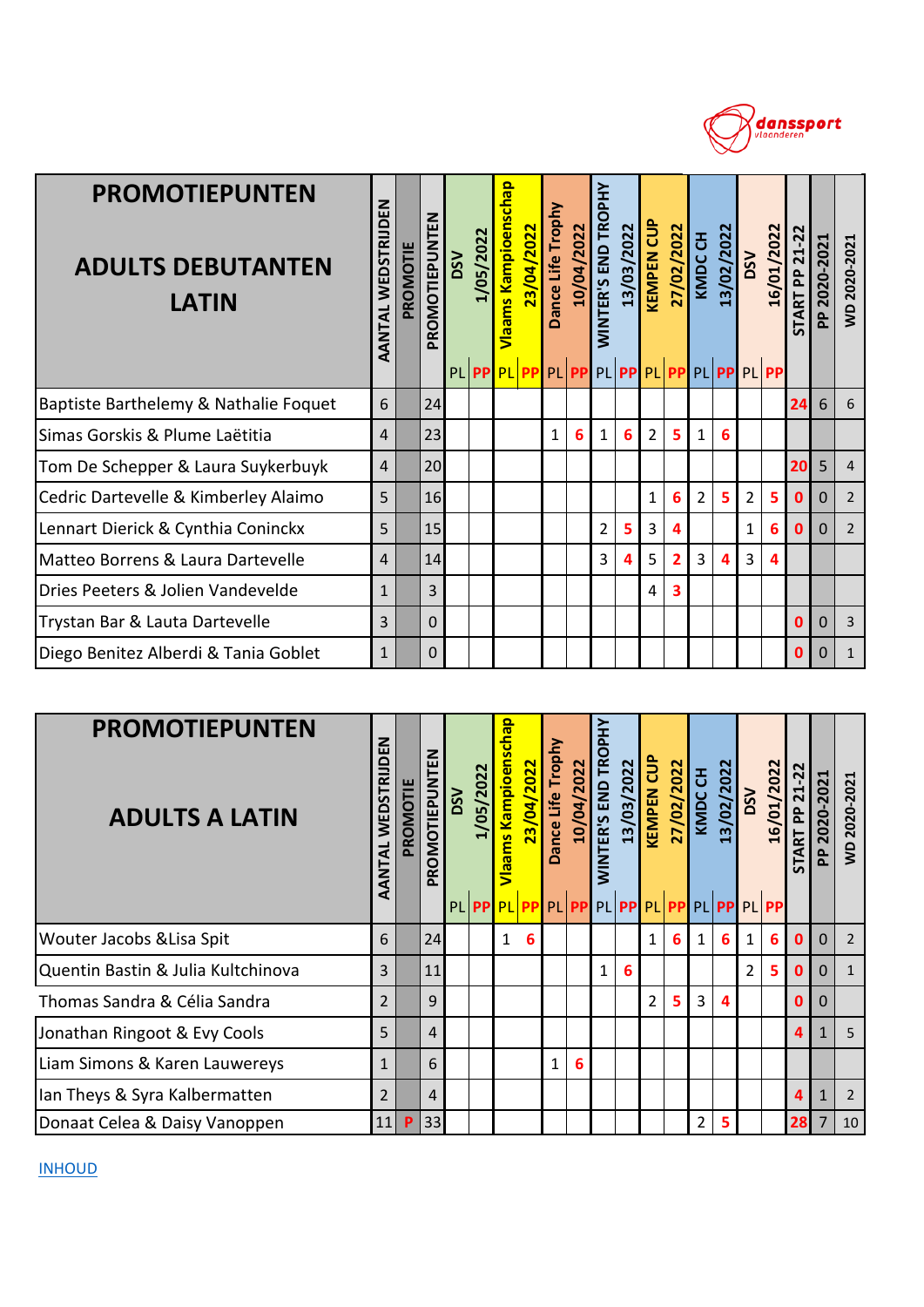

| <b>PROMOTIEPUNTEN</b><br><b>SENIOR 1 DEBUTANTEN</b><br><b>STANDARD</b> | WEDSTRIJDEN<br>AANTAL | PROMOTIE | PROMOTIEPUNTEN | <b>DSV</b>   | 1/05/2022 | Vlaams Kampioenschap | 23/04/2022 | Dance Life Trophy | 10/04/2022 | <b>WINTER'S END TROPHY</b> | 13/03/2022 | <b>KEMPEN CUP</b> | 27/02/2022 | KMDC CH        | 28/11/2021 | DSV            | 16/01/2022                    | 21-22<br><b>START PP</b> | PP 2020-2021 | WD 2020-2021   |
|------------------------------------------------------------------------|-----------------------|----------|----------------|--------------|-----------|----------------------|------------|-------------------|------------|----------------------------|------------|-------------------|------------|----------------|------------|----------------|-------------------------------|--------------------------|--------------|----------------|
|                                                                        |                       |          |                | PL           | <b>PP</b> | PL PP                |            |                   |            |                            |            |                   |            |                |            |                | PL PP PL PP PL PP PL PP PL PP |                          |              |                |
| Steven De Laet & Barbara Vanden Bosch                                  | 6                     | P        | 34             | $\mathbf{1}$ | 6         | $\mathbf{1}$         | 6          | 2                 | 5          |                            |            | 1                 | 6.         | $\mathbf{1}$   | 6          | $\overline{2}$ | 5                             |                          |              |                |
| Miguel De Smaele & Lieselotte Dewitte                                  | 6                     |          | 21             |              |           |                      |            | $\mathbf{1}$      | 6          |                            |            |                   |            | $\overline{2}$ | 5          | $\mathbf{1}$   | 6                             | Δ.                       | $\mathbf{1}$ | $\overline{3}$ |
| Christophe Pironnet & Muriel Lahaye                                    | 3                     |          | $\overline{4}$ |              |           |                      |            |                   |            |                            |            |                   |            |                |            |                |                               | Δ.                       | $\mathbf{1}$ | $\overline{3}$ |
| Mike Degroot & Dorien L'Homme                                          | $\mathbf{1}$          |          | $\overline{4}$ |              |           |                      |            |                   |            |                            |            |                   |            | 3              | 4          |                |                               |                          |              |                |
| Cedric Dartevelle & Melissa Cieryt                                     | $\mathbf{1}$          |          | $\overline{4}$ |              |           |                      |            |                   |            |                            |            |                   |            |                |            |                |                               | $\mathbf{A}$             | $\mathbf{1}$ | $\mathbf{1}$   |
|                                                                        |                       |          |                |              |           |                      |            |                   |            |                            |            |                   |            |                |            |                |                               |                          |              |                |
| <b>PROMOTIEPUNTEN</b><br><b>SENIOR 1 A STANDARD</b>                    | TAL WEDSTRIJDEN       | PROMOTIE | OMOTIEPUNTEN   | DSV          | 1/05/2022 | ams Kampioenschap    | 23/04/2022 | Dance Life Trophy | 10/04/2022 | <b>NTER'S END TROPHY</b>   | 13/03/2022 | <b>KEMPEN CUP</b> | 27/02/2022 | KMDC CH        | 28/11/2021 | <b>DSV</b>     | 16/01/2022                    | 21-22<br><b>TART PP</b>  | PP 2020-2021 | WD 2020-2021   |

| <b>PROMOTIEPUNTEN</b><br><b>SENIOR 1 A STANDARD</b> | z<br>ш<br>ᇎ<br>S<br><b>WED</b><br>₫ | щ<br>TOM<br><b>Q</b><br>$\Delta$ | z<br>ш<br>≏<br>面<br>≃<br>௳ | 2022<br>$\overline{50}$<br>$\blacksquare$ | <b>(ampioenschap</b><br>2022<br>$\overline{\mathbf{a}}$<br><u>ო</u><br><b>ms</b><br>les <mark>l</mark><br>PL PP PL PP PL PP PL PP PL PP PL PP PL PP PL | ۴<br>ance<br>۵ | $\mathbf{z}$<br>₹<br>o | о<br>Ě<br><b>을</b><br>ĒŔ<br>≧<br>≷ | 2022<br>$\overline{03}$<br>$\overline{13}$ | ဦ<br>7<br>KEM | 2022<br>$\mathbf{S}$<br>27 | 舌<br>≂ | ᆗ<br>$\overline{\mathbf{r}}$<br>0<br>N<br>H.<br>4<br>$\overline{28}$ | ŠΩ | /2022<br>16/01, | 5 | o<br>ᇍ | 2021<br>2020<br>Ş |
|-----------------------------------------------------|-------------------------------------|----------------------------------|----------------------------|-------------------------------------------|--------------------------------------------------------------------------------------------------------------------------------------------------------|----------------|------------------------|------------------------------------|--------------------------------------------|---------------|----------------------------|--------|----------------------------------------------------------------------|----|-----------------|---|--------|-------------------|
|                                                     |                                     |                                  | 0                          |                                           |                                                                                                                                                        |                |                        |                                    |                                            |               |                            |        |                                                                      |    |                 |   |        | $\Omega$          |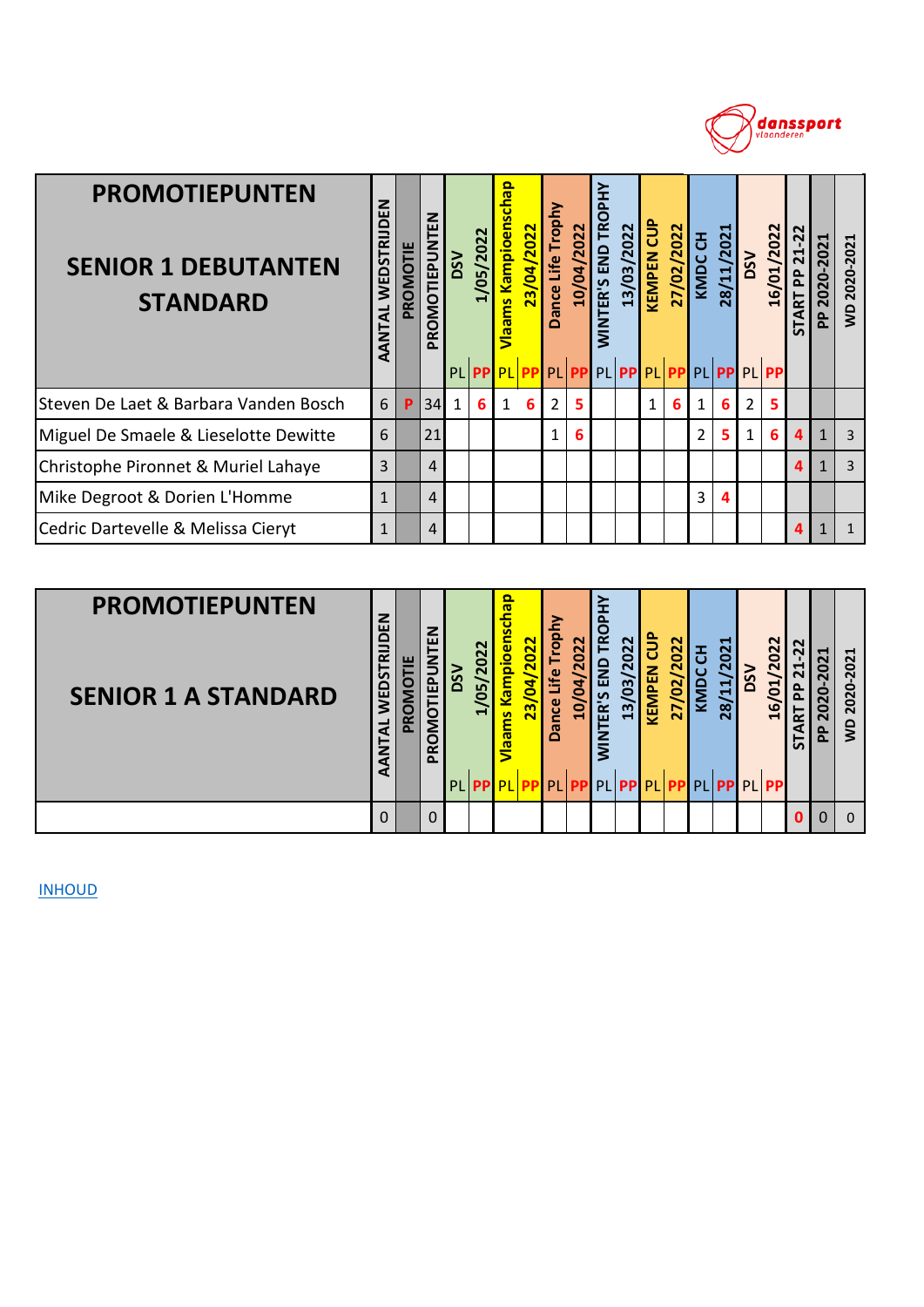

| <b>PROMOTIEPUNTEN</b><br><b>SENIOR 2 DEBUTANTEN</b><br><b>STANDARD</b> | WEDSTRIJDEN<br>AANTAL  | PROMOTIE | PROMOTIEPUNTEN      | <b>DSV</b> | 1/05/2022 | dey<br><b>Vlaams Kampioens</b>               | 23/04/2022         | Dance Life Trophy | 10/04/2022 | <b>WINTER'S END TROPHY</b> | 13/03/2022 | <b>KEMPEN CUP</b> | 27/02/2022 | KMDC CH | 28/11/2021              | <b>NSO</b> | 16/01/2022 | <b>START PP 21-22</b>   | PP 2020-2021           |
|------------------------------------------------------------------------|------------------------|----------|---------------------|------------|-----------|----------------------------------------------|--------------------|-------------------|------------|----------------------------|------------|-------------------|------------|---------|-------------------------|------------|------------|-------------------------|------------------------|
|                                                                        |                        |          |                     |            |           |                                              | PL <b>PPPLPLPP</b> |                   | PL PP      |                            |            |                   |            |         | PL PP PL PP PL PP PL PP |            |            |                         |                        |
| Tom Eskes & Tamara Eskes                                               | $\mathbf{1}$           |          | 6                   |            |           |                                              |                    |                   |            |                            |            |                   |            | 1       | 6                       |            |            | $\bf{0}$                | $\mathbf{0}$           |
| Sander Bronsgeest & Natalia Gugina                                     | $\mathbf{1}$           |          | 6                   |            |           |                                              |                    |                   |            |                            |            |                   |            |         |                         | 1          | 6          | 0                       | $\mathbf 0$            |
|                                                                        | 0                      |          | $\Omega$            |            |           |                                              |                    |                   |            |                            |            |                   |            |         |                         |            |            | 0                       | $\mathbf 0$            |
|                                                                        |                        |          |                     |            |           |                                              |                    |                   |            |                            |            |                   |            |         |                         |            |            |                         |                        |
| <b>PROMOTIEPUNTEN</b><br><b>SENIOR 2 A STANDARD</b>                    | <b>TAL WEDSTRIJDEN</b> | PROMOTIE | <b>OMOTIEPUNTEN</b> | <b>DSV</b> | 1/05/2022 | <b>geup</b><br><b>Kampioens</b><br><b>am</b> | 23/04/2022         | Dance Life Trophy | 10/04/2022 | <b>NTER'S END TROPHY</b>   | 13/03/2022 | <b>KEMPEN CUP</b> | 27/02/2022 | KMDC CH | 28/11/2021              | <b>DSV</b> | 16/01/2022 | 21-22<br><b>TART PP</b> | 2020-2021<br>$\approx$ |

| <b>PROMOTIEPUNTEN</b><br><b>SENIOR 2 A STANDARD</b> | ш<br>空<br>₹    | PROMOTIE | ш<br><b>MOTIEPUNT</b><br>PRO | DSV          | /05/2022 | <b>gedp</b><br><u>Kampioen</u><br><b>Than S</b> | 2022<br>$\overline{6}$ | <b>Lobu</b><br>Life<br><b>Dance</b> | 04/2022<br><u>/01</u> | ER'S END TROPI<br>NINT | 13/03/2022     | <b>KEMPEN CUP</b> | 27/02/2022 | 품<br><b>KMDC</b> | <b>2021</b><br>28/11/ | DSV          | 16/01/2022 | 22<br>$21 -$<br>$\mathbf{a}$<br>运<br>⋖<br>5 | 2020-2021<br>$\approx$ |
|-----------------------------------------------------|----------------|----------|------------------------------|--------------|----------|-------------------------------------------------|------------------------|-------------------------------------|-----------------------|------------------------|----------------|-------------------|------------|------------------|-----------------------|--------------|------------|---------------------------------------------|------------------------|
|                                                     |                |          |                              |              |          | PL PP PL PP PL PP PL PP PL PP PL PP PL PP PL    |                        |                                     |                       |                        |                |                   |            |                  |                       |              |            |                                             |                        |
| Johan De Roeck & An Lazoen                          | 5 <sub>1</sub> | P        | 32                           |              |          | 1                                               | 6                      | $1\vert$                            | 6                     | $\overline{2}$         | 5 <sup>1</sup> | $\overline{2}$    | 5          | 3                | 4                     | $\mathbf{1}$ | 6          | $\Omega$                                    | $\overline{0}$         |
| Peter Nagy & Yeva Kocharyan                         | $\overline{4}$ |          | 23                           | $\mathbf{1}$ | 6        |                                                 |                        |                                     |                       | $\mathbf{1}$           | 6              | $\mathbf{1}$      | 6          | $\overline{2}$   | 5                     |              |            |                                             |                        |
| Jan Willem Winkelman & Françoise Verhaard           | 1              |          | 6                            |              |          |                                                 |                        |                                     |                       |                        |                |                   |            | 1                | 6                     |              |            |                                             |                        |
| <b>Frans Faas &amp; Ingrid Vlaar</b>                | 3              |          | 4                            |              |          |                                                 |                        |                                     |                       |                        |                |                   |            |                  |                       |              |            |                                             | $\mathbf{1}$           |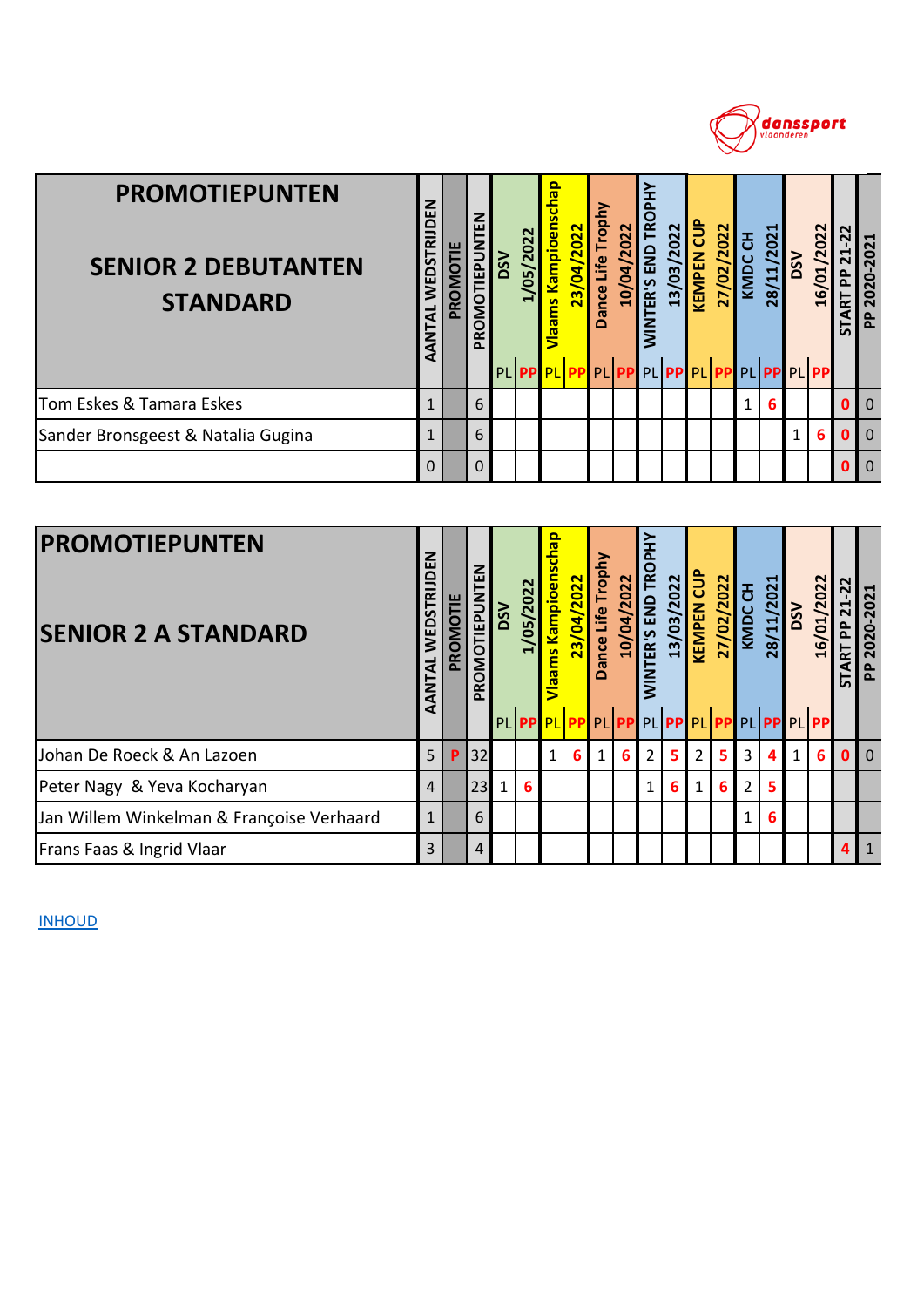

| <b>PROMOTIEPUNTEN</b><br><b>SENIOR 3 DEBUTANTEN</b><br><b>STANDARD</b> | WEDSTRIJDEN<br>AANTAL     | <b>PROMOTIE</b> | PROMOTIEPUNTEN | <b>NSQ</b> | 1/05/2022 | Vlaams Kampioenschap | 23/04/2022 | Dance Life Trophy                    | 10/04/2022 | <b>WINTER'S END TROPHY</b> | 13/03/2022 | <b>KEMPEN CUP</b> | 27/02/2022     | KMDC CH      | 28/11/2021                             | <b>USO</b>     | 16/01/2022 | 21-22<br><b>START PP</b>      | PP 2020-2021          | WD 2020-2021 |
|------------------------------------------------------------------------|---------------------------|-----------------|----------------|------------|-----------|----------------------|------------|--------------------------------------|------------|----------------------------|------------|-------------------|----------------|--------------|----------------------------------------|----------------|------------|-------------------------------|-----------------------|--------------|
|                                                                        |                           |                 |                |            | PL PP     |                      |            |                                      |            |                            |            |                   |                |              | PL PP PL PP PL PP PL PP PL PP PL PP PL |                |            |                               |                       |              |
| Philippe Jeanmart & Maryline Ponsart                                   | $\overline{4}$            |                 | 22             |            |           |                      |            |                                      |            | 1                          | 6          | 2                 | 5 <sup>1</sup> | $\mathbf{1}$ | 6                                      | $\overline{2}$ | 5          | $\mathbf{0}$                  | $\mathbf{0}$          | $\mathbf{0}$ |
| Patrice Sanso & Sylvie Sparacino                                       | 3                         |                 | 18             | 1          | 6         |                      |            |                                      |            |                            |            | 1                 | 6              |              |                                        | $\mathbf{1}$   | 6          | $\mathbf{0}$                  | $\Omega$              | $\mathbf 0$  |
|                                                                        | 0                         |                 | 0              |            |           |                      |            |                                      |            |                            |            |                   |                |              |                                        |                |            | $\Omega$                      | $\Omega$              | $\mathbf 0$  |
|                                                                        |                           |                 |                |            |           |                      |            |                                      |            |                            |            |                   |                |              |                                        |                |            |                               |                       |              |
| <b>PROMOTIEPUNTEN</b><br><b>SENIOR 3 A STANDARD</b>                    | WEDSTRIJDEN<br><b>IAL</b> | PROMOTIE        | OMOTIEPUNTEN   | <b>NSQ</b> | 1/05/2022 | ams Kampioenschap    | 23/04/2022 | ance Life Trophy<br>$\triangleright$ | 10/04/2022 | <b>NTER'S END TROPHY</b>   | 13/03/2022 | <b>KEMPEN CUP</b> | 27/02/2022     | KMDC CH      | 28/11/2021                             | <b>DSV</b>     | 16/01/2022 | 21-22<br>$\mathbf{a}$<br>TART | 2020-2021<br><u>a</u> | WD 2020-2021 |

| <b>PROMOTIEPUNTEN</b><br><b>SENIOR 3 A STANDARD</b> | Z<br>Б<br><b>WEDSTRI</b><br>AANTAL | PROMOTIE | 롭<br>PROMOTIEPUNT | DSV          | 1/05/2022      | chap<br><b>/laams Kampioen</b><br>23/04/2022 | Dance Life Trophy | 10/04/2022 | <b><i>NINTER'S END TROPHY</i></b> | 13/03/2022      | <b>KEMPEN CUP</b> | 27/02/2022 | 공<br>KMDC    | 28/11/2021 | <b>NSO</b>   | 16/01/2022 | $\overline{2}$<br>$\overline{21}$<br><b>PP</b><br>덚<br>⋖<br>5 | ᆸ<br>202<br>$\mathbf{S}$<br>$\overline{\mathbf{S}}$<br>ᇍ | 2020-2021<br>$\mathbf{S}$ |
|-----------------------------------------------------|------------------------------------|----------|-------------------|--------------|----------------|----------------------------------------------|-------------------|------------|-----------------------------------|-----------------|-------------------|------------|--------------|------------|--------------|------------|---------------------------------------------------------------|----------------------------------------------------------|---------------------------|
|                                                     |                                    |          |                   |              |                | PL PP PL PP PL PP PL PP PL PP PL PP PL PP PL |                   |            |                                   |                 |                   |            |              |            |              |            |                                                               |                                                          |                           |
| Frederic Paquet & Marie-Pierre Paquet               | 5                                  | P        | 35                | $\mathbf{1}$ | $6\phantom{1}$ |                                              | $\mathbf{1}$      | 6          | $\mathbf{1}$                      | $6\phantom{1}6$ | $\overline{2}$    | 5          | $\mathbf{1}$ | 6          | $\mathbf{1}$ | 6          |                                                               |                                                          |                           |
| Jaak Cremers & Sybilla Moors                        | 5                                  |          | 28                |              |                |                                              |                   |            |                                   |                 |                   |            |              |            |              |            | 28                                                            |                                                          | 5                         |
| Frans Faas & Ingrid Vlaar                           | 5                                  |          | 16                |              |                |                                              |                   |            |                                   |                 |                   |            |              |            |              |            | <b>16</b>                                                     | $\vert$                                                  | 5                         |
| <b>Frank Beer &amp; Simone Beer</b>                 |                                    |          | 6                 |              |                |                                              |                   |            |                                   |                 | 1                 | 6          |              |            |              |            |                                                               |                                                          |                           |
| <b>Gilles Sourcin &amp; Christine Masuy</b>         | $\mathbf{1}$                       |          | $\Omega$          |              |                |                                              |                   |            |                                   |                 |                   |            |              |            |              |            | $\mathbf{0}$                                                  |                                                          | $\mathbf{1}$              |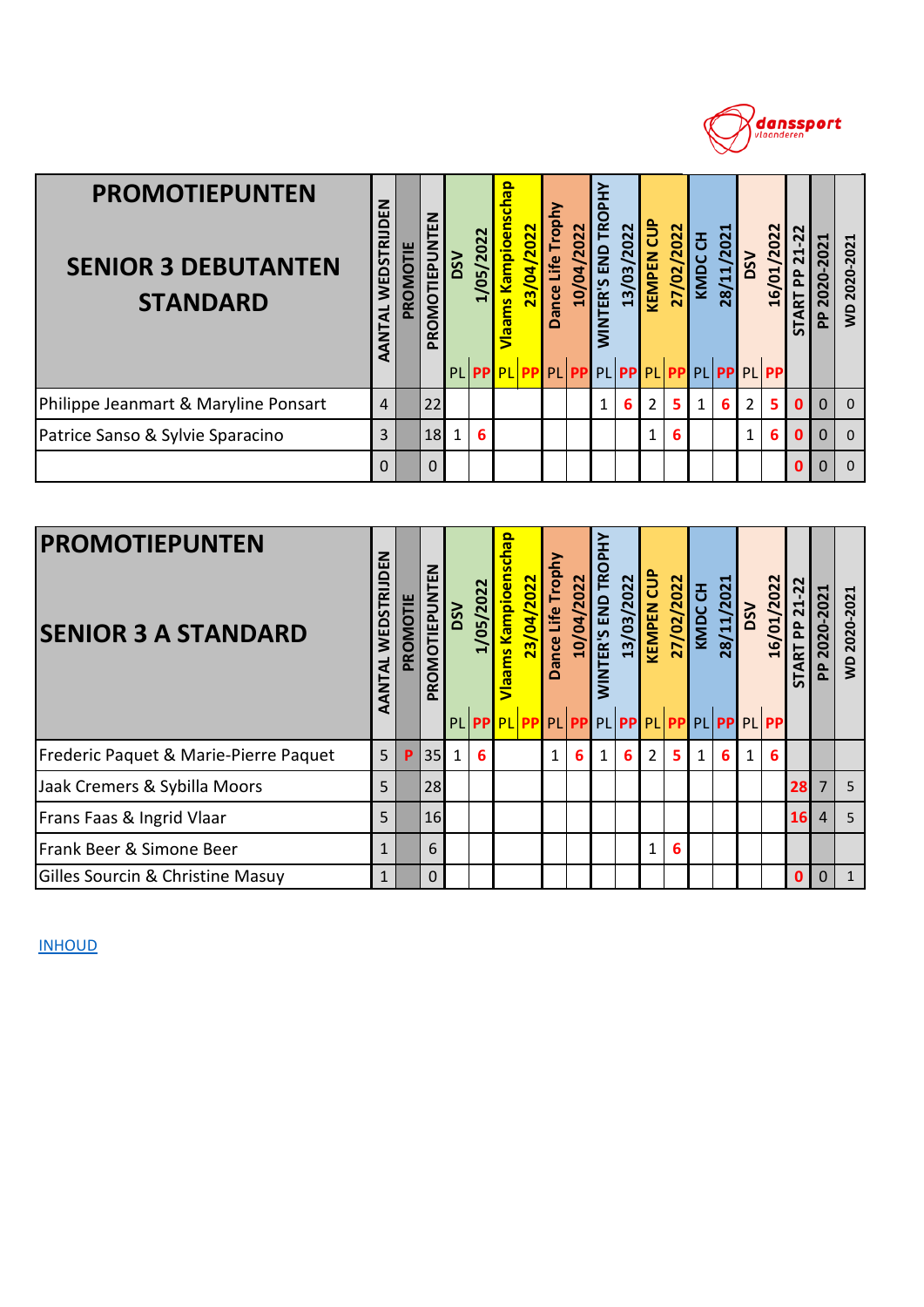

| <b>PROMOTIEPUNTEN</b><br><b>SENIOR 4 DEBUTANTEN</b><br><b>STANDARD</b> | WEDSTRIJDEN<br>AANTAL     | PROMOTIE | PROMOTIEPUNTEN      | <b>NSQ</b><br>PLI | 1/05/2022<br><b>PP</b> | Vlaams Kampioenschap<br>PL PP | 23/04/2022 | Dance Life Trophy<br>PL | 10/04/2022<br><b>PP</b> | <b>WINTER'S END TROPHY</b> | 13/03/2022<br>PL <b>PPPPLPP</b> | <b>KEMPEN CUP</b> | 27/02/2022 | <b>KMDC CH</b><br>PL | 28/11/2021 | <b>DSV</b> | 16/01/2022<br>PP PL PP | $21 - 22$<br><b>START PP</b> | PP 2020-2021   | WD 2020-2021 |
|------------------------------------------------------------------------|---------------------------|----------|---------------------|-------------------|------------------------|-------------------------------|------------|-------------------------|-------------------------|----------------------------|---------------------------------|-------------------|------------|----------------------|------------|------------|------------------------|------------------------------|----------------|--------------|
|                                                                        | $\Omega$                  |          | $\Omega$            |                   |                        |                               |            |                         |                         |                            |                                 |                   |            |                      |            |            |                        | <sup>0</sup>                 | $\overline{0}$ | $\mathbf 0$  |
|                                                                        | 0                         |          | $\Omega$            |                   |                        |                               |            |                         |                         |                            |                                 |                   |            |                      |            |            |                        | 0                            | 0              | $\mathbf 0$  |
|                                                                        | 0                         |          | $\Omega$            |                   |                        |                               |            |                         |                         |                            |                                 |                   |            |                      |            |            |                        | 0                            | $\mathbf 0$    | $\mathbf 0$  |
|                                                                        |                           |          |                     |                   |                        |                               |            |                         |                         |                            |                                 |                   |            |                      |            |            |                        |                              |                |              |
| <b>PROMOTIEPUNTEN</b><br><b>SENIOR 4 A STANDARD</b>                    | WEDSTRIJDEN<br><b>TAL</b> | PROMOTIE | <b>OMOTIEPUNTEN</b> | <b>NSQ</b>        | 1/05/2022              | ams Kampioenschap             | 23/04/2022 | Dance Life Trophy       | 10/04/2022              | <b>NTER'S END TROPHY</b>   | 13/03/2022                      | <b>KEMPEN CUP</b> | 27/02/2022 | <b>KMDCCH</b>        | 28/11/2021 | <b>DSV</b> | 16/01/2022             | 21-22<br><b>TART PP</b>      | PP 2020-2021   | WD 2020-2021 |

| <b>PROMOTIEPUNTEN</b><br><b>SENIOR 4 A STANDARD</b> | z<br>ш<br>ᇎ<br>WEDST<br>₹<br>₫ | PROMOTIE | z<br>ω<br>MOTIEPUNT<br>ဥ<br>$\Delta$ | SSV | /05/2022 | qeq<br>Kampioen<br>/04/2022<br>$\overline{23}$<br>ams <sup>1</sup><br>PL PP PL PP PL PP PL PP PL PP PL PP PL PP PL | <b>ao</b><br>Life<br>ance<br>≏ | 2022<br>र्व<br>ä | o<br>∝َ<br>END<br>ER'S | 13/03/2022 | <u>ទិ</u><br><b>KEMPEN</b> | 27/02/2022 | ᅗ<br>KMDC     | 021<br>$\overline{\mathbf{r}}$<br>28/11/ | $\mathsf{ss}$ | 16/01/2022     | $\overline{2}$<br>↤<br>군<br>5 | o<br>0<br>운    | $-2021$<br>2020-<br>g |
|-----------------------------------------------------|--------------------------------|----------|--------------------------------------|-----|----------|--------------------------------------------------------------------------------------------------------------------|--------------------------------|------------------|------------------------|------------|----------------------------|------------|---------------|------------------------------------------|---------------|----------------|-------------------------------|----------------|-----------------------|
| Ermanno Villani & Ann De Bruyn                      | 7                              | P        | 34                                   |     |          |                                                                                                                    | 1                              | 6                |                        |            | 1                          | 6          | $\mathcal{P}$ | 5                                        | 2             | 5 <sup>1</sup> | 12 <sup>1</sup>               | 3 <sub>1</sub> | 4                     |
| Thom Bloks & Ria Bloks-Geurts                       | $\overline{4}$                 |          | 23                                   |     |          |                                                                                                                    |                                |                  | 1                      | 6          | 2                          | 5          |               | 6                                        | 1             | 6 <sup>1</sup> | 0 I                           | $\Omega$       | $\Omega$              |
| Herman Gyssels & Gina Patteet                       | 3                              |          | 20                                   |     | 6        |                                                                                                                    | $\overline{2}$                 | 5.               | 2 <sup>1</sup>         | 5.         | 3                          |            |               |                                          |               |                |                               |                |                       |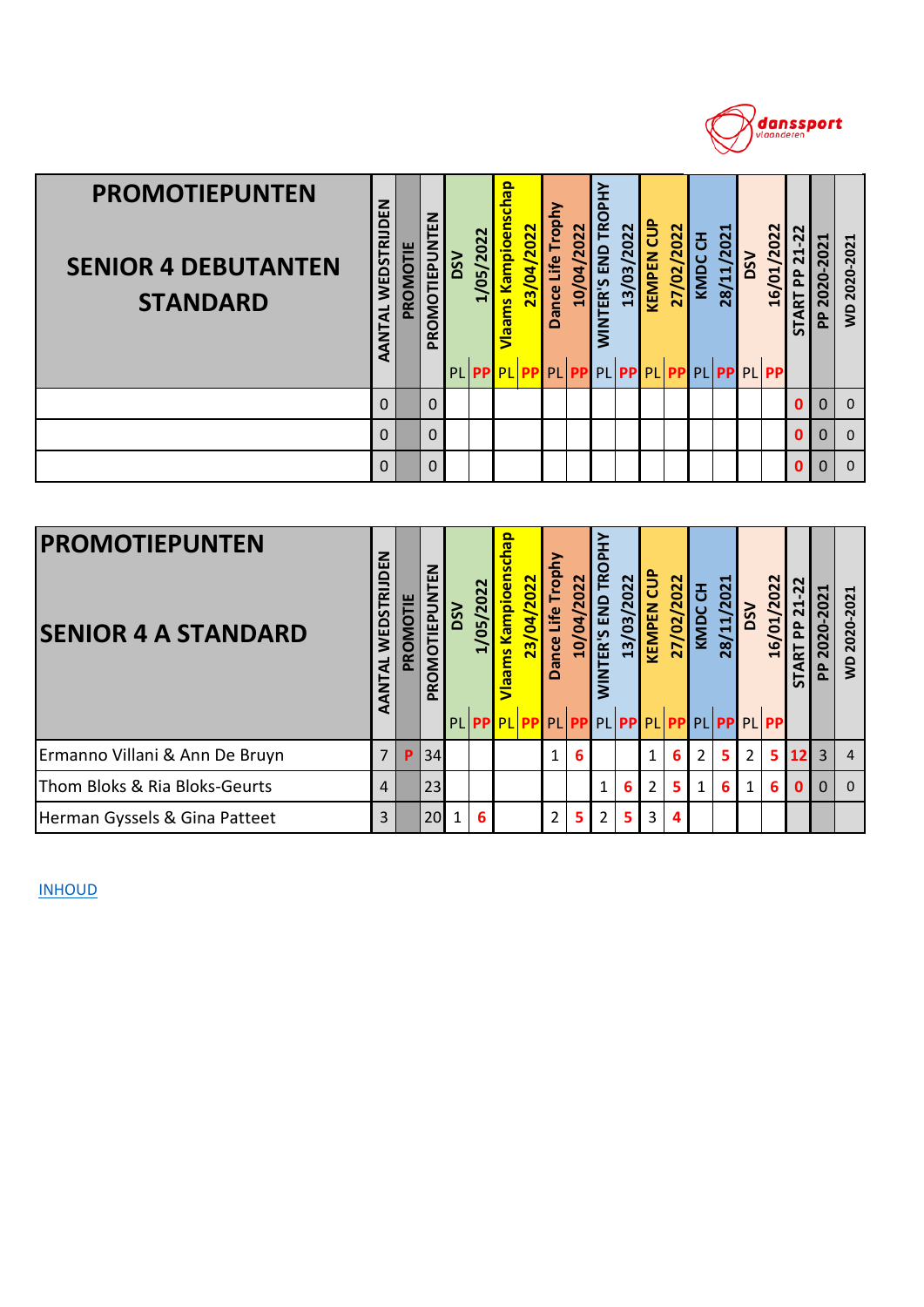

| <b>PROMOTIEPUNTEN</b><br><b>SENIOR 1 DEBUTANTEN</b><br><b>LATIN</b> | WEDSTRIJDEN<br>AANTAL     | PROMOTIE | PROMOTIEPUNTEN      | <b>NSQ</b> | 1/05/2022 | Vlaams Kampioenschap | 23/04/2022 | Dance Life Trophy | 10/04/2022 | <b>WINTER'S END TROPHY</b> | 13/03/2022 | <b>KEMPEN CUP</b> | 27/02/2022 | KMDC CH      | 28/11/2021                             | <b>DSV</b> | 16/01/2022 | 21-22<br><b>START PP</b>      | PP 2020-2021              | WD 2020-2021   |
|---------------------------------------------------------------------|---------------------------|----------|---------------------|------------|-----------|----------------------|------------|-------------------|------------|----------------------------|------------|-------------------|------------|--------------|----------------------------------------|------------|------------|-------------------------------|---------------------------|----------------|
|                                                                     |                           |          |                     |            | PL PP     |                      |            |                   |            |                            |            |                   |            |              | PL PP PL PP PL PP PL PP PL PP PL PP PL |            |            |                               |                           |                |
| Miguel De Smaele & Lieselotte Dewitte                               | 5                         |          | 26                  |            |           |                      |            | 1                 | 6          |                            |            |                   |            | $\mathbf{1}$ | 6                                      | 1          | 6          | 8                             | $\overline{2}$            | $\overline{2}$ |
| Jean Baptiste Boudet & Jadwiga Kohler                               | $\mathbf{1}$              |          | 4                   |            |           |                      |            |                   |            |                            |            |                   |            |              |                                        |            |            | $\boldsymbol{a}$              | $\mathbf{1}$              | $\mathbf{1}$   |
| Frans Faes & Ingrid Vlaar                                           | 1                         |          | 4                   |            |           |                      |            |                   |            |                            |            |                   |            |              |                                        |            |            | $\mathbf{a}$                  | $\mathbf{1}$              | $\mathbf{1}$   |
|                                                                     |                           |          |                     |            |           |                      |            |                   |            |                            |            |                   |            |              |                                        |            |            |                               |                           |                |
| <b>PROMOTIEPUNTEN</b><br><b>SENIOR 1 A LATIN</b>                    | WEDSTRIJDEN<br><b>TAL</b> | PROMOTIE | <b>OMOTIEPUNTEN</b> | <b>NSQ</b> | 1/05/2022 | ams Kampioenschap    | 23/04/2022 | Dance Life Trophy | 10/04/2022 | <b>NTER'S END TROPHY</b>   | 13/03/2022 | <b>KEMPEN CUP</b> | 27/02/2022 | KMDC CH      | 28/11/2021                             | <b>DSV</b> | 16/01/2022 | $21 - 22$<br><u>P</u><br>TART | 2020-2021<br>$\mathbf{a}$ | WD 2020-2021   |

| <b>PROMOTIEPUNTEN</b><br><b>SENIOR 1 A LATIN</b> | z<br>ш<br>쿈<br><b>WEDST</b><br>₹ | щ<br>PROMOT | Z<br>ш<br><b>IEPUI</b><br>TON<br>≃<br>௳ | ŠΩ | /05/2022 | deu:<br>Kampioen<br>23/04/2022<br><u>g</u><br>PL PP PL PP PL PP PL PP PL PP PL PP PL PP PL | rophy<br>Life<br><b>Dance</b> | 022<br>▿<br>å | ∍<br>Ě<br><u>은</u><br>$\mathbf{R}$ | /2022<br>$\overline{03}$<br>$\overline{13}$ | ້ວິ<br><b>KEMPEN</b> | 2022<br>27/02 | 품<br>o<br>ΜY | ᆋ<br>$\overline{\mathbf{N}}$<br>$\circ$<br>$\overline{\mathbf{N}}$<br>$\mathbf{u}$<br>$\overline{28}$ | ΩŠΟ | 16/01/2022 | $\sim$<br>$\sim$<br>$\blacktriangleleft$<br>$\mathbf{a}$<br>$\Omega$<br>넚<br>ব<br>55 | $\blacksquare$<br>$\sim$<br>o<br>o<br>$\sim$<br>o<br>운 | ᆗ<br>Ñ<br>20<br><b>2020</b><br>ş |
|--------------------------------------------------|----------------------------------|-------------|-----------------------------------------|----|----------|--------------------------------------------------------------------------------------------|-------------------------------|---------------|------------------------------------|---------------------------------------------|----------------------|---------------|--------------|-------------------------------------------------------------------------------------------------------|-----|------------|--------------------------------------------------------------------------------------|--------------------------------------------------------|----------------------------------|
|                                                  | $\Omega$                         |             |                                         |    |          |                                                                                            |                               |               |                                    |                                             |                      |               |              |                                                                                                       |     |            | O                                                                                    |                                                        | O                                |
|                                                  | $\Omega$                         |             | 0                                       |    |          |                                                                                            |                               |               |                                    |                                             |                      |               |              |                                                                                                       |     |            | n                                                                                    |                                                        | <sup>0</sup>                     |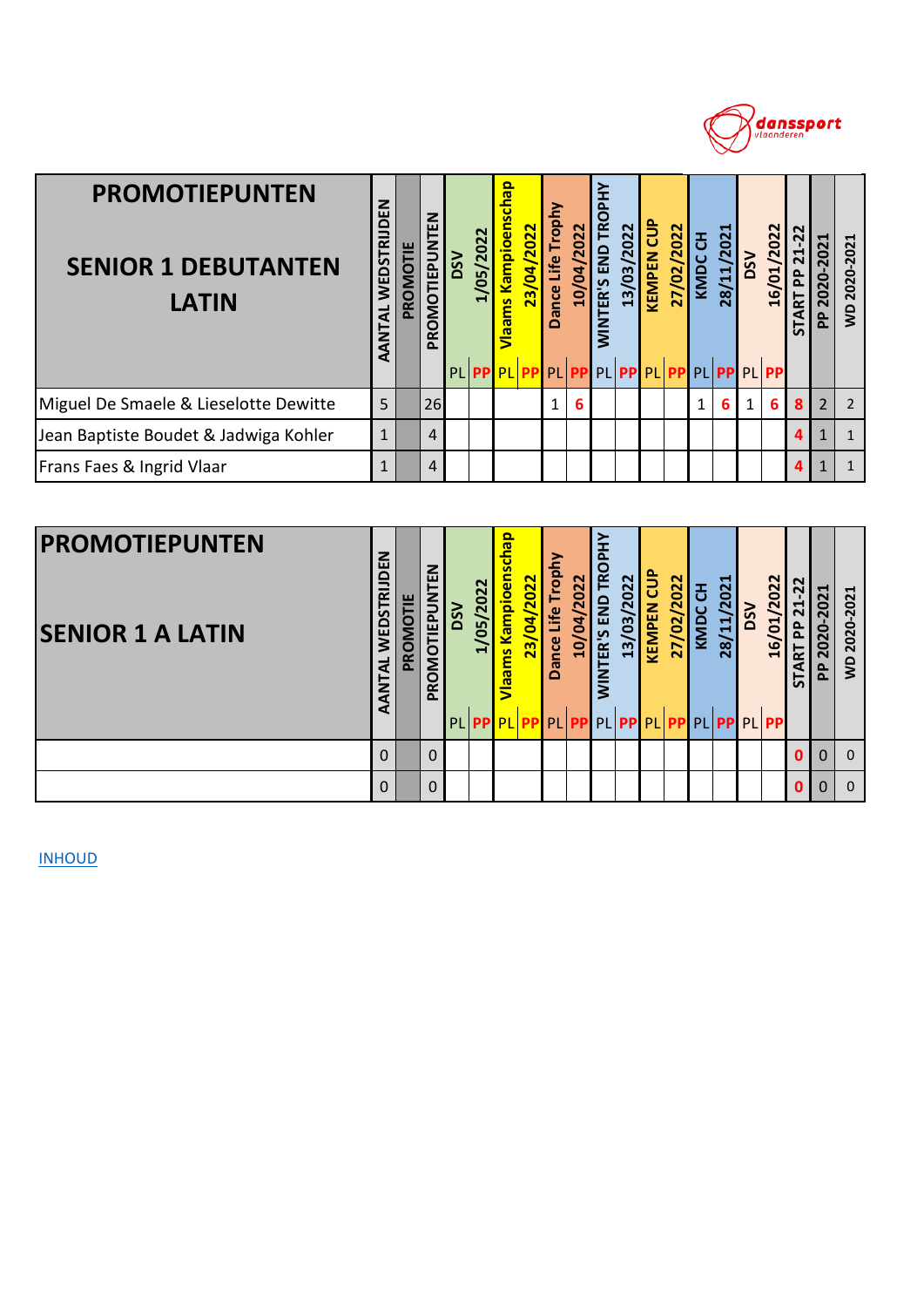

| <b>PROMOTIEPUNTEN</b><br><b>SENIOR 2 DEBUTANTEN</b><br><b>LATIN</b> | WEDSTRIJDEN<br>AANTAL  | PROMOTIE | PROMOTIEPUNTEN      | <b>NSQ</b><br>PL | 1/05/2022<br><b>PP</b> | Vlaams Kampioenschap<br><b>PL</b> PP | 23/04/2022 | Dance Life Trophy<br>PL | <b>10/04/2022</b><br><b>PP</b> | <b>WINTER'S END TROPHY</b>  | 13/03/2022<br>PL PP PL PP | <b>KEMPEN CUP</b> | 27/02/2022 | KMDC CH<br>PL | 28/11/2021<br><b>PP</b> | <b>DSV</b> | 16/01/2022<br><b>PL PP</b> | <b>START PP 21-22</b> | PP 2020-2021   | WD 2020-2021 |
|---------------------------------------------------------------------|------------------------|----------|---------------------|------------------|------------------------|--------------------------------------|------------|-------------------------|--------------------------------|-----------------------------|---------------------------|-------------------|------------|---------------|-------------------------|------------|----------------------------|-----------------------|----------------|--------------|
|                                                                     | $\Omega$               |          | $\Omega$            |                  |                        |                                      |            |                         |                                |                             |                           |                   |            |               |                         |            |                            | $\mathbf{0}$          | $\Omega$       | $\mathbf 0$  |
|                                                                     | $\Omega$               |          | $\Omega$            |                  |                        |                                      |            |                         |                                |                             |                           |                   |            |               |                         |            |                            | $\mathbf{0}$          | $\overline{0}$ | $\mathbf 0$  |
|                                                                     | 0                      |          | $\Omega$            |                  |                        |                                      |            |                         |                                |                             |                           |                   |            |               |                         |            |                            | $\mathbf{0}$          | $\mathbf 0$    | $\mathbf 0$  |
|                                                                     |                        |          |                     |                  |                        |                                      |            |                         |                                |                             |                           |                   |            |               |                         |            |                            |                       |                |              |
| <b>PROMOTIEPUNTEN</b><br><b>SENIOR 2 A LATIN</b>                    | WEDSTRIJDEN<br>E<br>Al | PROMOTIE | <b>DMOTIEPUNTEN</b> | <b>NSQ</b>       | 1/05/2022              | ams Kampioenschap                    | 23/04/2022 | Dance Life Trophy       | 10/04/2022                     | <b>TROPHY</b><br>NTER'S END | 13/03/2022                | <b>KEMPEN CUP</b> | 27/02/2022 | KMDC CH       | 28/11/2021              | <b>NSO</b> | 16/01/2022                 | <b>TART PP 21-22</b>  | PP 2020-2021   | WD 2020-2021 |

| <b>PROMOTIEPUNTEN</b><br><b>SENIOR 2 A LATIN</b> | DEN<br>ᇎ<br>5<br>WED <sub>®</sub><br>AANTAL | PROMOTIE | 롭<br>ÊP<br>⊢<br>0<br>O<br>$\propto$<br>$\sim$ | ႙ | 022<br>ம<br>ల | <u>ခု</u><br>ampioer<br>g<br>PL PP PL PP PL PP PL PP PL PP PL PP PL PP PL | 2022<br>$\overline{a}$<br>23, | Trophy<br>Life<br>Dance | 2022<br>$\overline{a}$<br>$\overline{10}$ | <b>TROPH</b><br>END<br>ER'S<br>$\frac{2}{5}$ | 022<br>$\mathbf{S}$<br>$\mathbf{a}$ | <b>NEN</b><br>KEN | $\sim$<br>$\overline{S}$<br>$\mathbf{S}$<br>27 | 공<br>KMDC | 28/11/2021 | SQ | /2022<br>$\overline{01}$<br>16 | $\sim$<br>군<br>а<br>ᇊ |         | 2020-2021<br>$\overline{\mathbf{s}}$ |
|--------------------------------------------------|---------------------------------------------|----------|-----------------------------------------------|---|---------------|---------------------------------------------------------------------------|-------------------------------|-------------------------|-------------------------------------------|----------------------------------------------|-------------------------------------|-------------------|------------------------------------------------|-----------|------------|----|--------------------------------|-----------------------|---------|--------------------------------------|
| Giuseppe Principe & Marialina Dalle Mule         | $\overline{4}$                              |          | 16                                            |   |               |                                                                           |                               |                         |                                           |                                              |                                     |                   |                                                |           |            |    |                                | 16 <sup>l</sup>       | $\vert$ | $\overline{4}$                       |
|                                                  | $\Omega$                                    |          | $\Omega$                                      |   |               |                                                                           |                               |                         |                                           |                                              |                                     |                   |                                                |           |            |    |                                | n                     |         | $\Omega$                             |